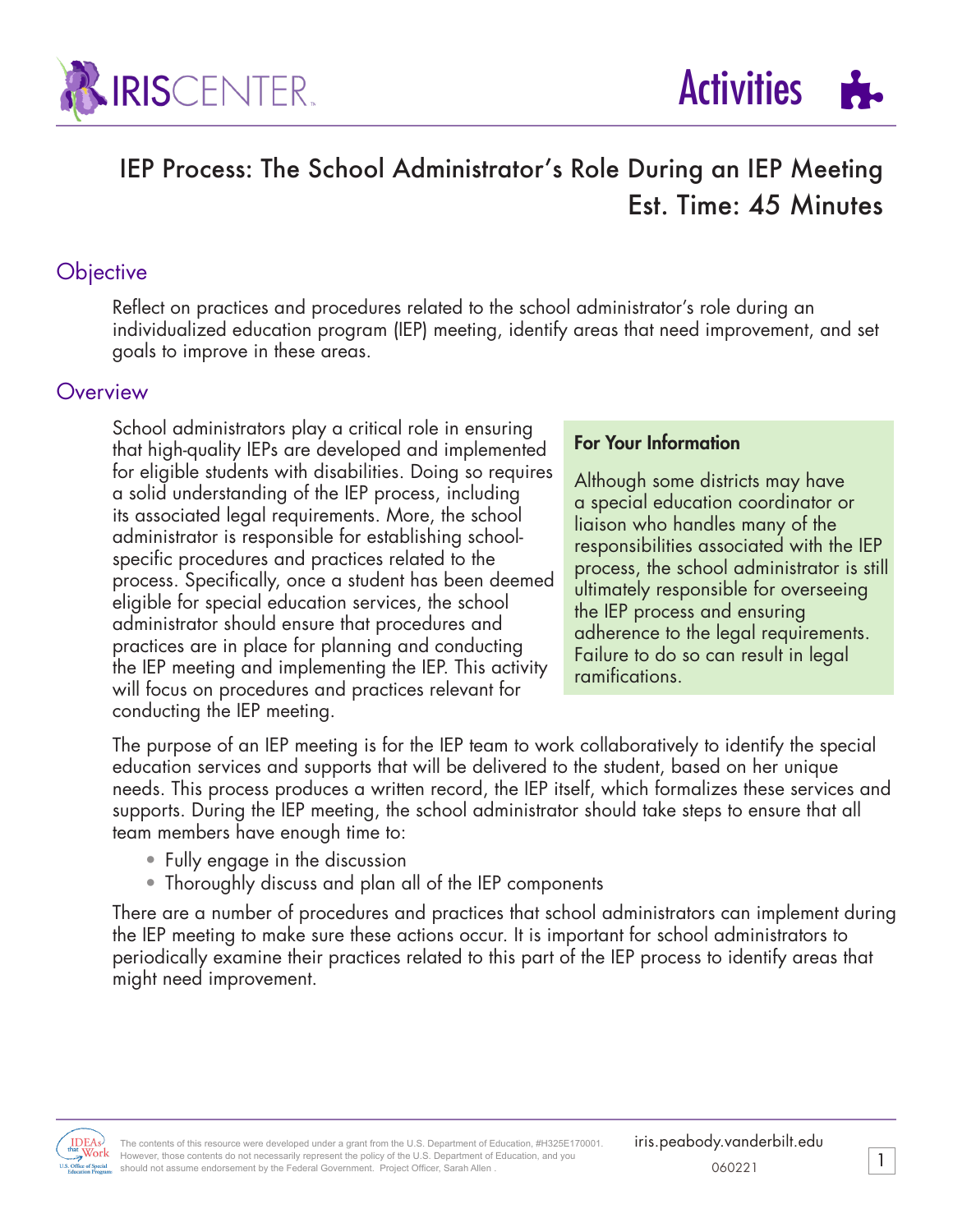



### **Activity**

- 1. Complete the attached survey (see Page 3 below) and reflect on the practices currently implemented during an IEP meeting at your school.
- 2. Based on your survey results, discuss how well your current practices ensure that all team members have enough time to fully engage in the discussion and to thoroughly discuss and plan all the IEP components.
- 3. Identify two practices from the survey that are in need of improvement (i.e., scored as 2 or lower). Write a SMART goal for each identified area of improvement.

| S                | Specific            | Clearly stated descriptions of<br>each goal element                                         |  |  |  |  |
|------------------|---------------------|---------------------------------------------------------------------------------------------|--|--|--|--|
| M                | Measurable          | Quantifiable by a defined<br>standard that can be observed<br>in some way                   |  |  |  |  |
| $\blacktriangle$ | Actively<br>Phrased | Involving actions that are clearly<br>observable                                            |  |  |  |  |
| R                | Realistic           | Practical but ambitious and<br>challenging and based on<br>relevant information             |  |  |  |  |
|                  | Time-Limited        | Involves a specified time-<br>frame within which the skill is<br>anticipated to be mastered |  |  |  |  |

4. For each SMART goal, write at least two action steps with deadlines that will support your successful accomplishment of that goal.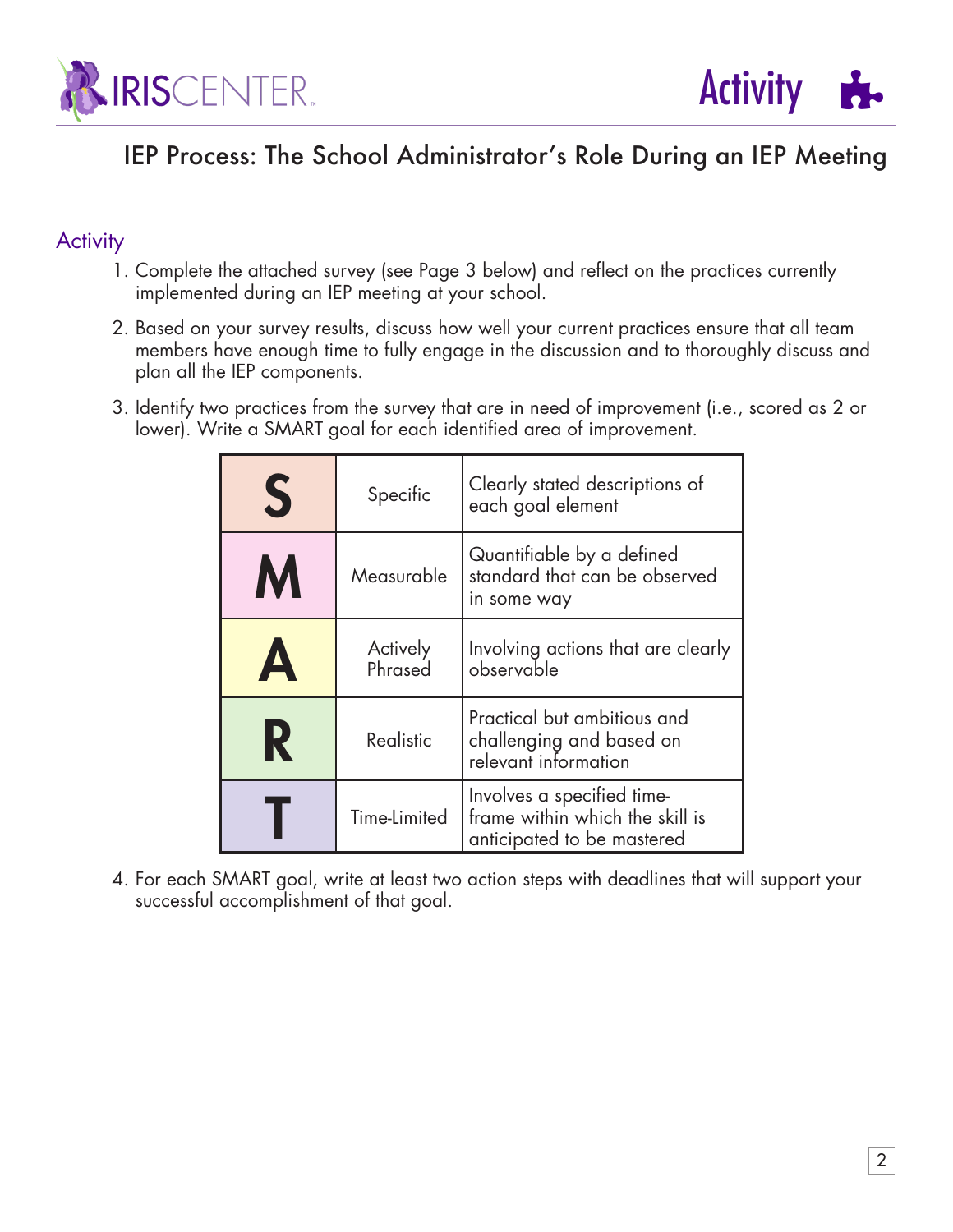



The following survey includes a list of actions (although not exhaustive) that school administrators can take to help ensure that that all IEP team members have the opportunity to fully engage in a discussion of all the IEP components. Read each statement carefully and circle the number that best represents your *current* practice related to conducting an IEP meeting, not what you have done in the past. There are no right or wrong answers. The best answer is your honest assessment.

| As a school administrator, I (or a designated<br>team member) |                                                                                                                                                                                    | never            | rarely | sometimes      | usually | always                 |
|---------------------------------------------------------------|------------------------------------------------------------------------------------------------------------------------------------------------------------------------------------|------------------|--------|----------------|---------|------------------------|
| 1                                                             | Make an effort to ensure that each<br>member of the team attends the meeting                                                                                                       | $\mathbf 0$      | L      | $\mathbf{2}$   | 3       | 4                      |
| $\overline{2}$                                                | Assign organizational meeting roles for<br>the meeting                                                                                                                             | $\boldsymbol{0}$ | L      | $\mathbf 2$    | 3       | 4                      |
| 3                                                             | Help parents feel at ease by creating a<br>balanced seating arrangement                                                                                                            | $\boldsymbol{0}$ | L      | $\overline{2}$ | 3       | 4                      |
| $\overline{4}$                                                | Encourage school personnel to engage<br>parents in conversation                                                                                                                    | $\mathbf 0$      | L      | $\overline{2}$ | 3       | $\boldsymbol{4}$       |
| 5                                                             | Begin and end the meeting on time                                                                                                                                                  | $\mathbf 0$      | L      | $\overline{2}$ | 3       | 4                      |
| 6                                                             | Provide a copy of the meeting agenda<br>to every member of the team (or post a<br>visual agenda)                                                                                   | $\mathbf 0$      | ı      | $\overline{2}$ | 3       | $\boldsymbol{\Lambda}$ |
| $\overline{7}$                                                | Begin the meeting with introductions that<br>include a description of each person's<br>role, ensuring that all team members<br>are aware of how each individual will<br>contribute | $\boldsymbol{0}$ | ı      | $\overline{2}$ | 3       | 4                      |
| 8                                                             | Avoid using professional jargon or<br>specialized language that might be<br>familiar to school personnel but not to<br>parents                                                     | $\mathbf 0$      | ı      | $\overline{2}$ | 3       | 4                      |
| 9                                                             | Create a climate that encourages<br>collaboration and engagement                                                                                                                   | $\mathbf 0$      | L      | $\overline{2}$ | 3       | 4                      |
| 10                                                            | Emphasize the importance of the IEP as<br>the blueprint for the student's education<br>and a communication tool for the team<br>members to refer to throughout the<br>coming year  | $\boldsymbol{0}$ | 1      | $\overline{2}$ | 3       | 4                      |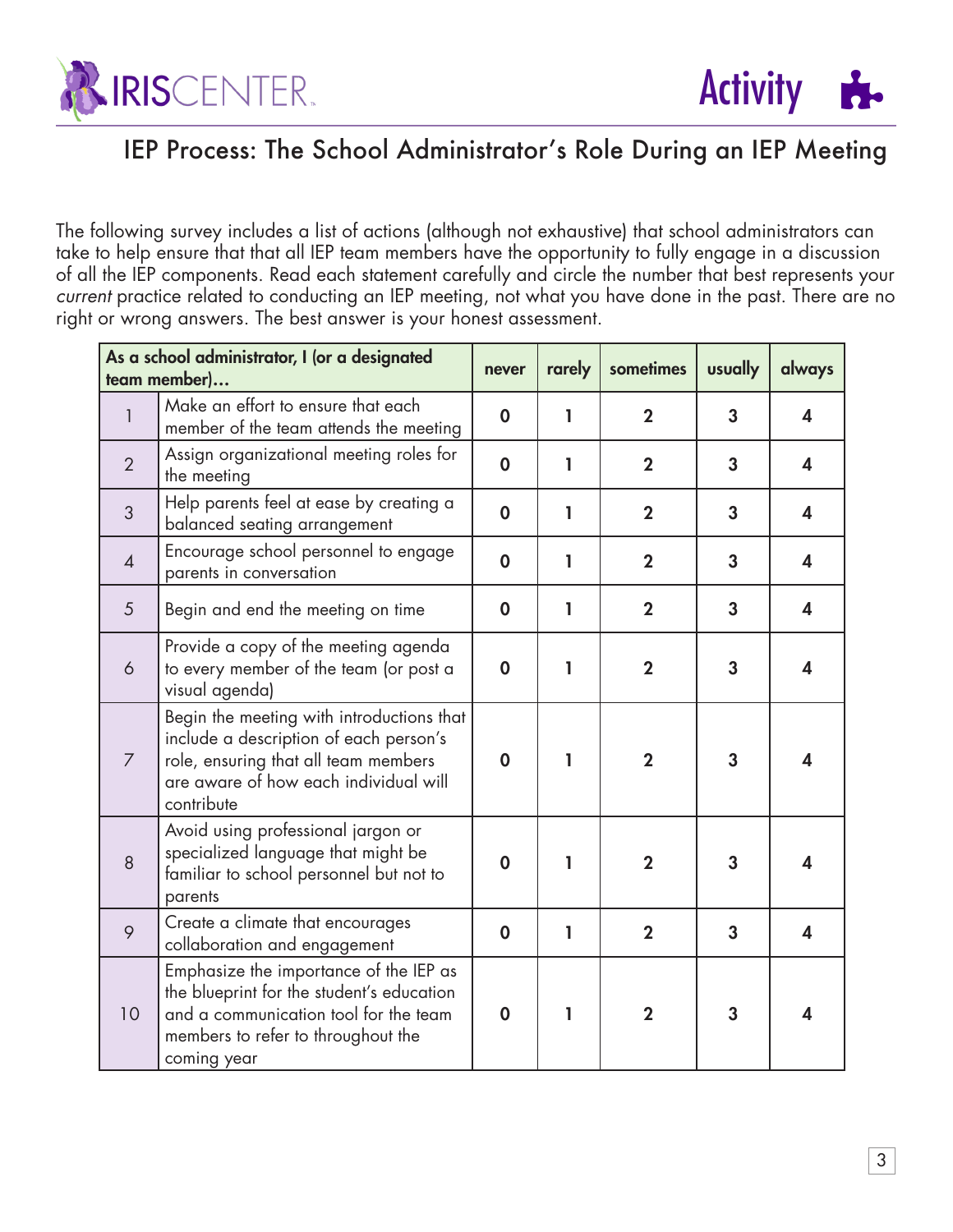



| As a school administrator, I (or a designated<br>team member) |                                                                                                                                                                                                        | never       | rarely | sometimes      | usually | always |
|---------------------------------------------------------------|--------------------------------------------------------------------------------------------------------------------------------------------------------------------------------------------------------|-------------|--------|----------------|---------|--------|
| 11                                                            | If a draft IEP has been developed,<br>ensure that the team understands that<br>they can and should make additions<br>and deletions to the draft IEP document<br>to create the final IEP                | $\mathbf 0$ | ı      | $\mathbf 2$    | 3       | 4      |
| 12                                                            | Ask the parent open-ended questions<br>that solicit input rather than those that<br>can be simply answered with a "yes" or<br>"no"                                                                     | $\mathbf 0$ | ı      | $\overline{2}$ | 3       |        |
| 13                                                            | Ask the parents for their perspective<br>on their child, including development,<br>strengths, and challenges and<br>encourage them to give voice to any<br>concerns they might have                    | $\mathbf 0$ | ı      | $\overline{2}$ | 3       |        |
| 14                                                            | Frequently ask whether there are any<br>questions or whether further clarification<br>might be required to ensure that<br>everyone understands what is being<br>included in the IEP                    | $\mathbf 0$ | ı      | $\overline{2}$ | 3       | 4      |
| 15                                                            | Provide adequate opportunity for the<br>team to review, explain, and discuss<br>each component of the IEP                                                                                              | $\mathbf 0$ | ı      | $\overline{2}$ | 3       | 4      |
| 16                                                            | Make sure all of the student's<br>educational needs identified in the<br>evaluation stage are included in<br>the IEP's present levels of academic<br>achievement and functional<br>performance section | $\mathbf 0$ | ı      | $\overline{2}$ | 3       | 4      |
| 17                                                            | Ensure that the team develops<br>challenging, ambitious, and measurable<br>annual IEP goals, based on the<br>identified educational needs of the<br>student                                            | $\mathbf 0$ | ı      | $\overline{2}$ | 3       | 4      |
| 18                                                            | Make sure that the team identifies<br>special education and related services<br>that will help the student achieve all of<br>her annual goals                                                          | $\mathbf 0$ | ı      | $\overline{2}$ | 3       |        |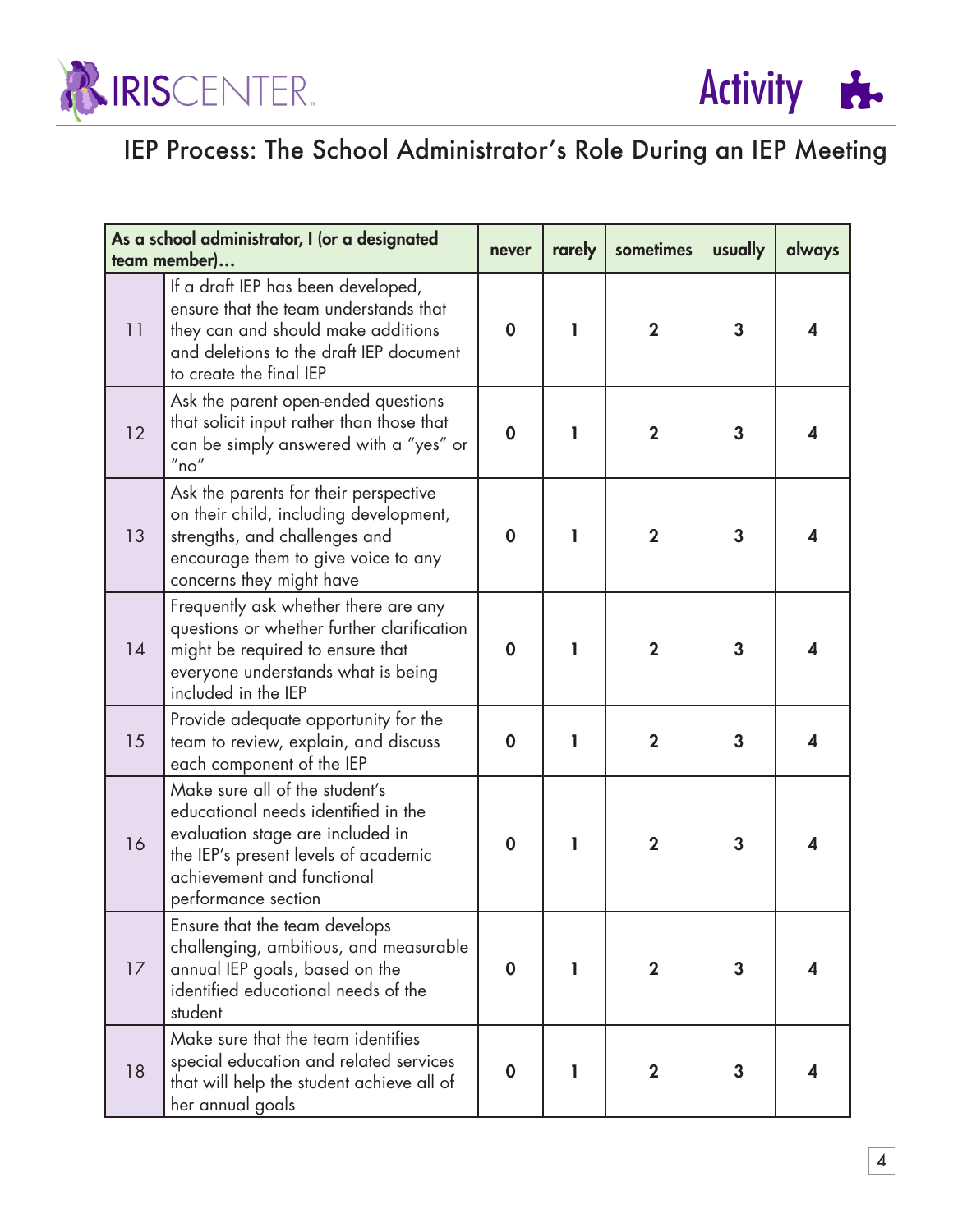



| As a school administrator, I (or a designated<br>team member) |                                                                                                                                                                                      | never       | rarely | sometimes      | usually | always |
|---------------------------------------------------------------|--------------------------------------------------------------------------------------------------------------------------------------------------------------------------------------|-------------|--------|----------------|---------|--------|
| 19                                                            | Ensure that the team documents how,<br>and how frequently, a student's progress<br>toward his IEP goals will be measured<br>and reported                                             | $\bf{0}$    | ı      | $\overline{2}$ | 3       |        |
| 20                                                            | Make sure that the team identifies<br>placement only after specialized<br>instruction, services, supports,<br>frequency, duration, and person(s)<br>responsible have been determined | $\mathbf 0$ | ı      | $\mathbf 2$    | 3       |        |
| 21                                                            | Ensure that the continuum of alternative<br>placements is considered                                                                                                                 | $\mathbf 0$ | 1      | $\overline{2}$ | 3       | 4      |
| 22                                                            | Document the reasons for any decision<br>that results in the student's services<br>being delivered outside of the general<br>education setting                                       | $\bf{0}$    | ı      | $\mathbf 2$    | 3       | 4      |
| 23                                                            | Ensure that the information in the IEP is<br>written in such a way that the school's<br>commitment of resources is clear to<br>parents and other members of the IEP<br>team          | $\mathbf 0$ | ı      | $\mathbf 2$    | 3       |        |
| 24                                                            | Help the team adhere to procedural and<br>substantive requirements                                                                                                                   | $\mathbf 0$ | ı      | $\overline{2}$ | 3       | 4      |
| 25                                                            | Make sure that decisions address the<br>student's individual needs and are<br>based on data                                                                                          | $\bf{0}$    | ı      | $\mathbf 2$    | 3       | 4      |
| 26                                                            | Ensure that all necessary components<br>and content of the IEP have been<br>included                                                                                                 | $\bf{0}$    | ı      | $\mathbf 2$    | 3       |        |
| 27                                                            | Call for a break if team members<br>appear to be growing frustrated or tired                                                                                                         | $\mathbf 0$ |        | $\overline{2}$ | 3       | 4      |
| 28                                                            | Ask the team to schedule another<br>meeting to continue the discussion in the<br>event the team is not making progress,<br>or the meeting is running long                            | $\bf{0}$    | ı      | $\mathbf 2$    | 3       |        |